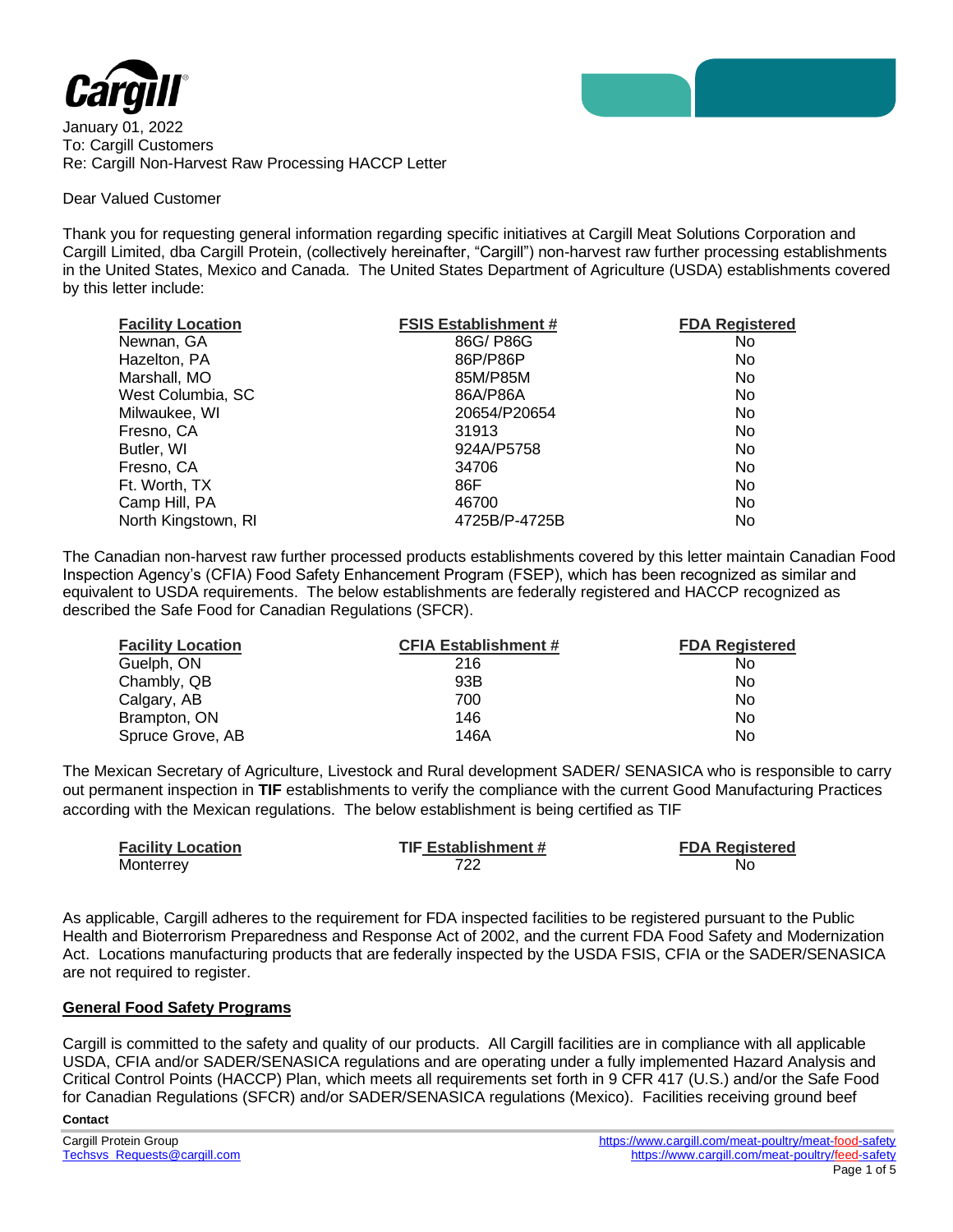

components have supplier requirements in place as outlined below to control exposure potential to *E. coli* O157:H7 and the Non-O157 Shiga Toxin *E. coli* (STEC6). Additionally, facilities have processes in place to monitor for foreign materials and manage processing and storage temperatures. Where finished product sampling occurs at the further processing facilities, a secondary test and hold program is implemented, along with disposition documentation. All Cargill establishments processing products reassess their HACCP plans annually or as their processes change in compliance with the requirements described in 9 CFR 417.4 and/or the FSCR. Additionally, Cargill establishments have in place Sanitation Standard Operating Procedures (SSOPs) that meet all requirements of 9 CFR 416 or the SFCR. Furthermore, Cargill establishments have written supporting programs encompassing:

- Good Hygiene Practices (GHPs)
- Foreign Material Control
- Retrieval and traceability procedure to ensure proper identification for all products coming into/through the system and leaving the system.
	- $\circ$  Retrieval procedures are in place at each production facility such that in an emergency, all products that are produced can be traced as product codes and volumes shipped, to the first level of distribution. Each of our production facilities has a Retrieval team made up of personnel identified according to the necessary disciplines needed for prompt action. Members of the team include Operations, Supply Chain, Transportation, Business and Sales, Food Safety, Quality, and Regulatory (FSQR), Corporate Affairs, Legal and Information Technology (IT) personnel, as necessary. These procedures are practiced at a minimum of annually to ensure effectiveness in the ability to trace all products and ensure all team members are competent in their roles.
	- $\circ$  In the event of a natural disaster or other crisis situation that renders a production facility inoperable, Cargill has production contingency plans that involve other Cargill facilities, as well as approved External Manufacturers.
- Pest control program
- Product Hold Program
- Food Defense Program
	- $\circ$  Facilities are access controlled, fenced and/or guarded<sup>1</sup>. At all production establishments, visitors are restricted, except under certain strictly controlled circumstances. Food defense procedures are in place, and Cargill reviews these procedures on a routine basis.
- Allergen Control Program.
	- $\circ$  Allergens have been considered in the hazard analysis for each Cargill facility and, where appropriate, programs have been established around the handling of any allergen containing ingredients.
	- $\circ$  Additionally, all established allergen programs are a part of internal audits and annual third party GFSI certified audits.
- Intended use
	- o Raw vacuum packaged beef subprimals utilized for non-intact processes have been assessed accordingly within the facility HACCP plans. Any raw beef items sold from these establishments are not intended for use as a component for ground or raw beef, but intended to be fully cooked prior to consumption.
- Labeling / Control of SRM
	- $\circ$  Cattle identified as over 30 months of age are identified in the finished product containers at the Canadian facilities with either a triangle 3 marking or a 'CD' as the first digits of the item number on the finished box label. CD item codes also have ONLY FOR DOMESTIC SALE IN CANADA on a box or combo label.
	- o US facilities follow labeling directives 6100.1, 6100.4 and 7160.1 for proper identification of products.

# **Supplier Approval Programs** [\(https://www.cargill.com/about/external-sem-manual\)](https://www.cargill.com/about/external-sem-manual)

<sup>1</sup> The facility located in Brampton, ON (Est. 146) does not have surrounding fence, however, is access controlled.

<sup>&</sup>lt;sup>1</sup> The facility located in Newnan, GA (Est. 86G/ P86G) is partially fenced (truck yard, maintenance yard, refrigeration systems), however, is access controlled.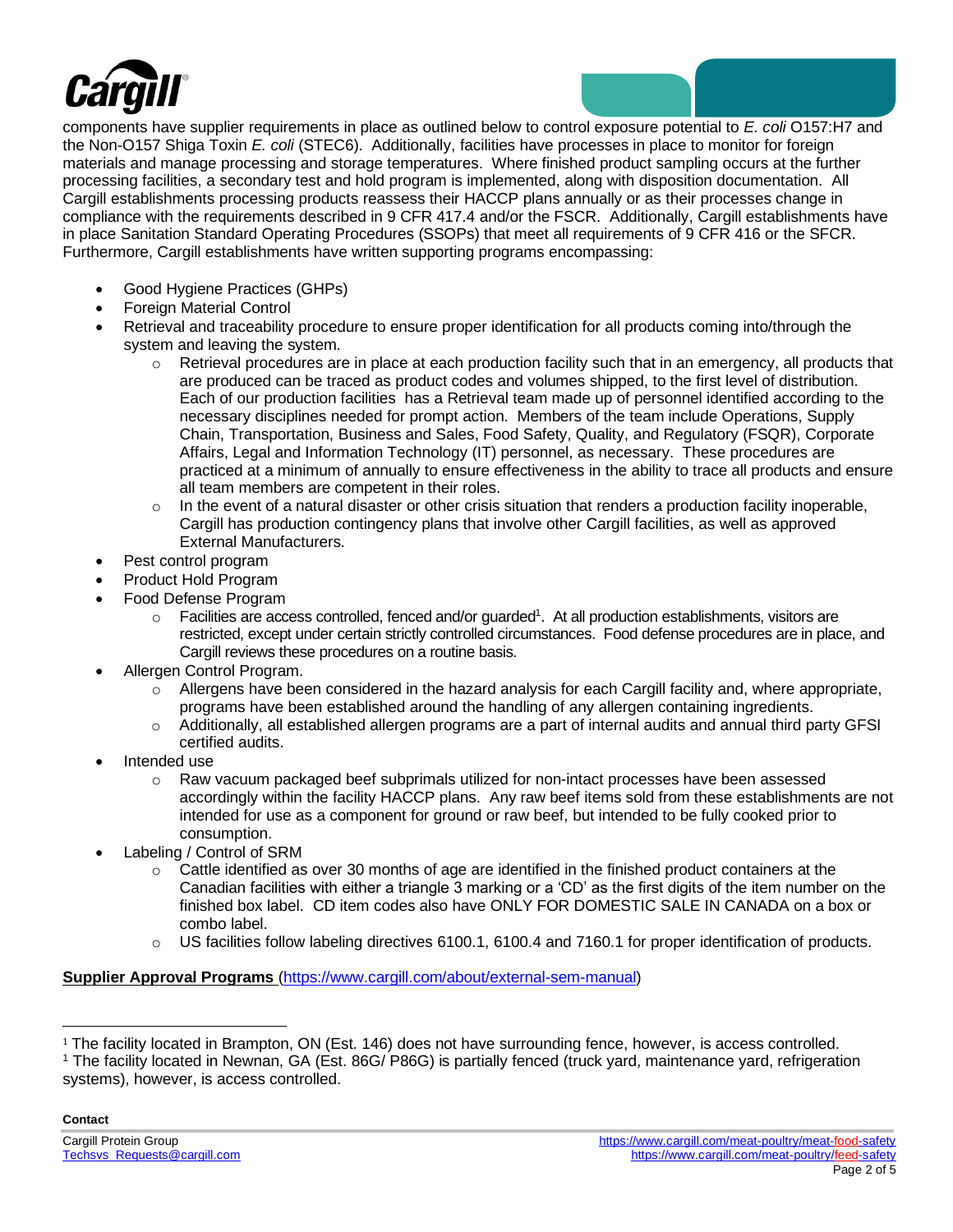

Cargill has prerequisite programs as a foundation enabling our HACCP systems to function more effectively. Since our facilities do not continuously monitor the manufacturing processes of all materials received into the facilities, we rely on programs such as our Supplier Programs to help mitigate possible biological, chemical and physical hazards. The Supplier Programs provide the mechanisms by which we ensure supplier compliance with our specifications and Food Safety/ Quality requirements.

Cargill recognizes that the quality and safety of the products we produce is strongly influenced by the quality and safety of the materials we receive and is committed to only using material from suppliers that meet or exceed our requirements. Cargill requires that all raw material suppliers comply with all applicable government regulations and meet the following requirements in order to become and remain an approved supplier:

- HACCP
	- o Raw meat and poultry purchased from the United States or Canada are USDA/CFIA inspected facilities operating under a Pathogen Reduction/Hazard Analysis and Critical Control Point (HACCP) program.
		- Foreign facilities must be operating under "equivalent" inspection programs and certified by USDA-FSIS to export to the US or CFIA to export to Canada.
	- $\circ$  Suppliers must have adequate segregation programs, if handling multiple species in one location, to ensure there is no risk of substitution and the labeled species is accurate.
- SSOPs, Pre-requisites and Training
	- o Meat and Poultry supplier facilities must have implemented written SSOPs/Pre-requisites and training programs sufficient to ensure that all processing and handling equipment that contacts the meat or poultry is cleaned and sanitized properly and that sanitation effectiveness is monitored during preoperational inspection.
- Live Animal Handling
	- o Meat and Poultry harvest facilities must have programs that:
		- Exclude non-ambulatory disabled livestock as defined by FSIS 6900.2, Rev. 2.
		- Are in compliance with FSIS Directive 6100, Rev. 2 Ante-Mortem Livestock Inspection, Final Regulations for Non-Ambulatory Disabled Cattle and Specified Risk Materials (SRMs) or the SFCR.
		- Require all animals be handled in a manner compliant with the current "Recommended Animal Handling Guidelines and Audit Guide" published by the North American Meat Institute (NAMI) Foundation. In addition, poultry suppliers shall be compliant with standards set forth by the National Turkey Federation (NTF) Animal Care Guidelines and Best Management Practices or the National Chicken Council (NCC).
- Meat and Poultry Supplier Audits
	- o Meat and Poultry supplier facilities must schedule, conduct and maintain certification against a Global Food Safety Initiative (GFSI) certification audit.
	- o As applicable, must have conducted an animal handling audit by a PAACO trained or equivalent auditor annually.
- Non-Meat Ingredient suppliers
	- $\circ$  Must have an annual 3<sup>rd</sup> party GFSI or equivalent audit
	- $\circ$  Incorporate a food safety plan within their process, sufficient to identify and control hazards.
	- o Provide a specification for products supplied to Cargill
	- $\circ$  Complete an allergen assessment or other necessary documentation to support claims and/or nutritional panels.
- Beef Raw Meat Suppliers must also comply with;
	- o Facilities shall have interventions to control Specified Risk Materials (SRM's)
	- o Facility shall have validated interventions to control *E.coli* O157:H7 and STECs.
	- o Microbiological Testing
		- All ground beef components will be sampled and tested for *E. coli* O157:H7. An N=60 equivalent or better sampling method must be used. Cargill will not accept product that tests presumptive positive for *E. coli* O157:H7.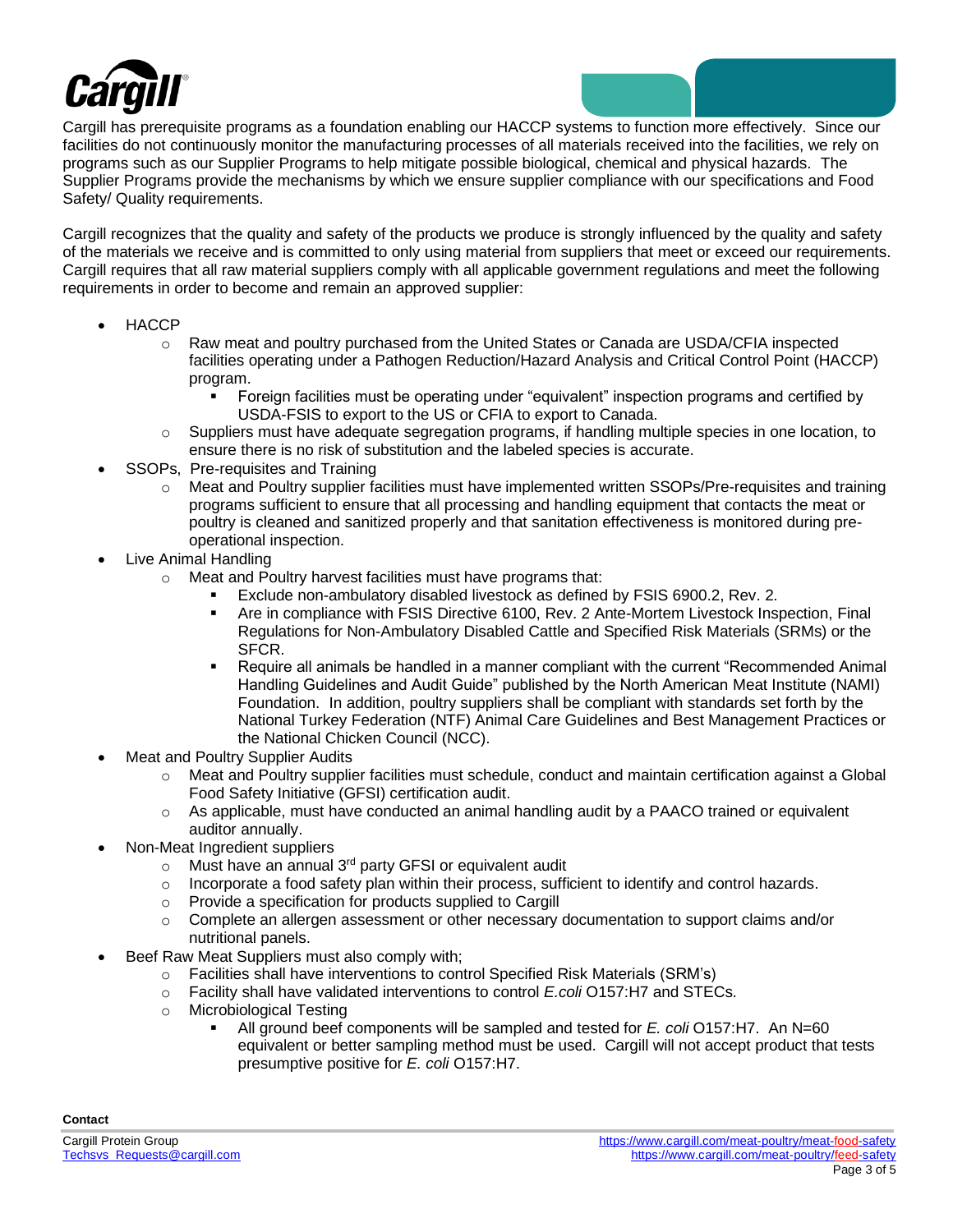

- Intact lot loads must arrive with a Negative result certificate of analysis or product notification document
- Verification Sampling including Shiga Toxin *Escherichia coli* 6 (STEC6) must be completed per our supplier agreements.
- Facility must have an effective "event period" program including actions on subprimals, if appropriate

# **Audits**

Cargill non- harvest facilities have obtained certification under an approved Global Food Safety Initiatives (GFSI) standard for Food Safety and Quality.

# **Export**

To ensure all products meet or exceed the standards set for export into other countries, Cargill specifies certain products and produces them under the standards set forth for export into those countries. All products should be verified to be eligible for export to that country prior to producing the finished product for export. All products are adequately labeled to provide the necessary required information to complete Form 9060-6 for export.

Cargill believes our food safety program sets the standard for the industry, but at the same time, no supplier can guarantee pathogen free raw materials. Accordingly, we want to reiterate the importance of proper handling and cooking of all raw meat products by you and your customers. Cargill commits to ensure prompt updates to our documents upon any changes to our procedures or processes.

Cargill will continue to strive for excellence in providing our customers with a high-quality product manufactured under strict food safety standards. For additional information and/or updates please visit our website [http://www.cargill.com/products/meat-food-safety.](http://www.cargill.com/products/meat-food-safety) However, should you have any specific questions please contact us at Techsys Requests@cargill.com. As a valued customer, we appreciate your partnership and are pleased to help meet your needs.

Sincerely,

Ingela & Siemens

Angela L. Siemens, Ph.D. Vice President Food Safety, Quality & Regulatory Cargill Protein Group

# **Revision History:**

1/1/2022 – reviewed and no changes needed

1/12/2021 – Added North Kingstown and Camp Hill to location list.

1/1/2021 – Added control of SRM's.

1/1/2020 – added section for our new Mexico location and Mexico regulations.

10/24/19 – Updated CFIA MOP to the SFCR.

1/1/19 – Updated date and updated verbiage under Approved Supplier section.

3/6/18 – Updated FDA Registered facilities

1/2/18 – Clarified supplier 3<sup>rd</sup> party audits are GFSI or equivalent. Changed "recall" to "retrieval" and updated team names under retrieval point. Added "Product Hold Program" statement. Updated facility Est. numbers to include P86A. Updated Supplier Approval Programs section. Updated format. Added Bioterrorism and FDA registration numbers statement.

1/6/17 – Added 'dba' statement; made grammatical and clarification language updates.

8/22/16 – Added Columbia, SC location and updated version number